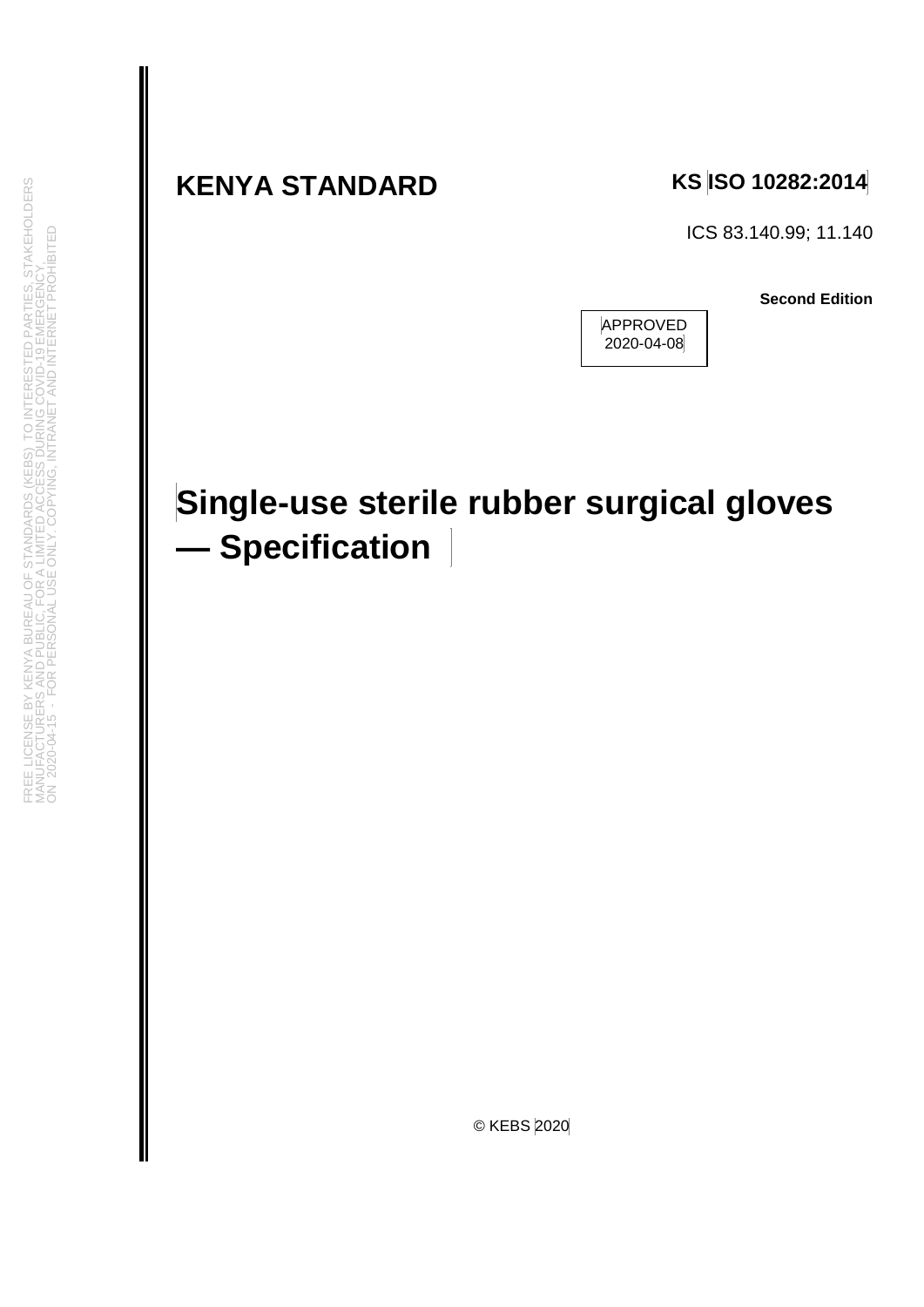#### **KS ISO 10282:2014**

#### **TECHNICAL COMMITTEE REPRESENTATION**

The following organizations were represented on the Technical Committee:

Alpha Medical Manufacturers Ltd. Association of Medical Engineers of Kenya (AMEK) Christian Health Association of Kenya (CHAK) Diverse Management Consultants Ltd. Equra Health Kenya Getrudes Children Hospital Hydromatics Ltd. Jad's Diagnostics EA Ltd. Kenya Accreditation Service (KENAS) Kenya Association of Physicians Kenya Medical Supplies Agency (KEMSA) Kenya National Chamber of Commerce and Industry **Medtronic** Ministry of Health MP Shah Hospital Roche Diagnostics Stratus Medical Imaging Solutions Ltd. Sub-County Health Services, Kamukunji Kenya Bureau of Standards — Secretariat

#### **REVISION OF KENYA STANDARDS**

In order to keep abreast of progress in industry, Kenya Standards shall be regularly reviewed. Suggestions for improvements to published standards, addressed to the Managing Director, Kenya Bureau of Standards, are welcome.

#### *© Kenya Bureau of Standards, 2020*

*Copyright. Users are reminded that by virtue of Section 25 of the Copyright Act, Cap. 130 of 2001 of the Laws of Kenya, copyright*  subsists in all Kenya Standards and except as provided under Section 25 of this Act, no Kenya Standard produced by Kenya Bureau of *Standards may be reproduced, stored in a retrieval system in any form or transmitted by any means without prior permission in writing from the Managing Director.*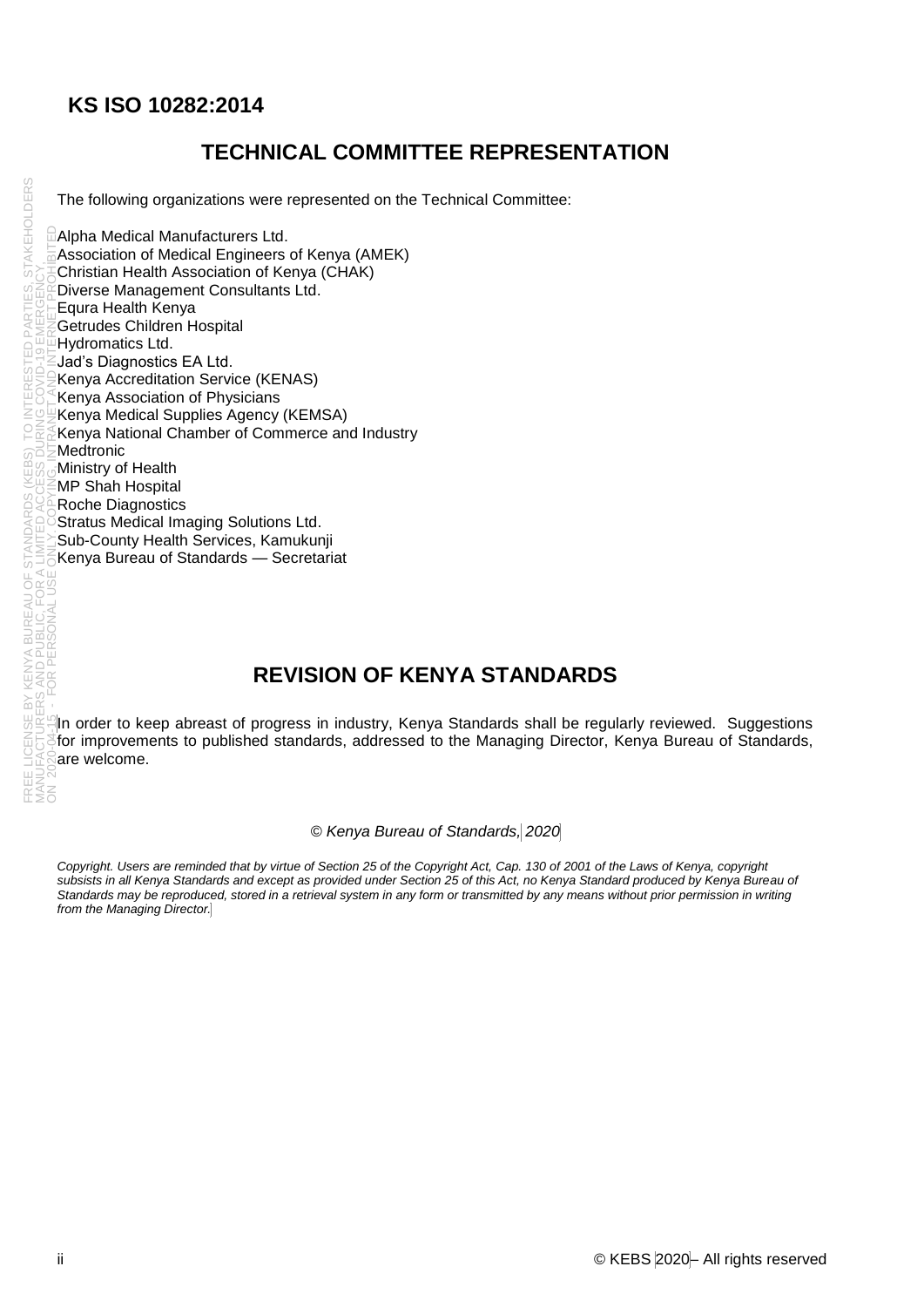## **KENYA STANDARD** KS ISO 10282:2014

ICS 83.140.99; 11.140

**Second Edition**

## **Single-use sterile rubber surgical gloves — Specification**

Kenya Bureau of Standards, Popo Road, Off Mombasa Road, P.O. Box 54974 - 00200, Nairobi, Kenya

+254 020 6948000, + 254 722202137, + 254 734600471

 $\bullet$  $\otimes$ 

 $\mathbf O$ 

A

info@kebs.org

@KEBS\_ke

kenya bureau of standards (kebs)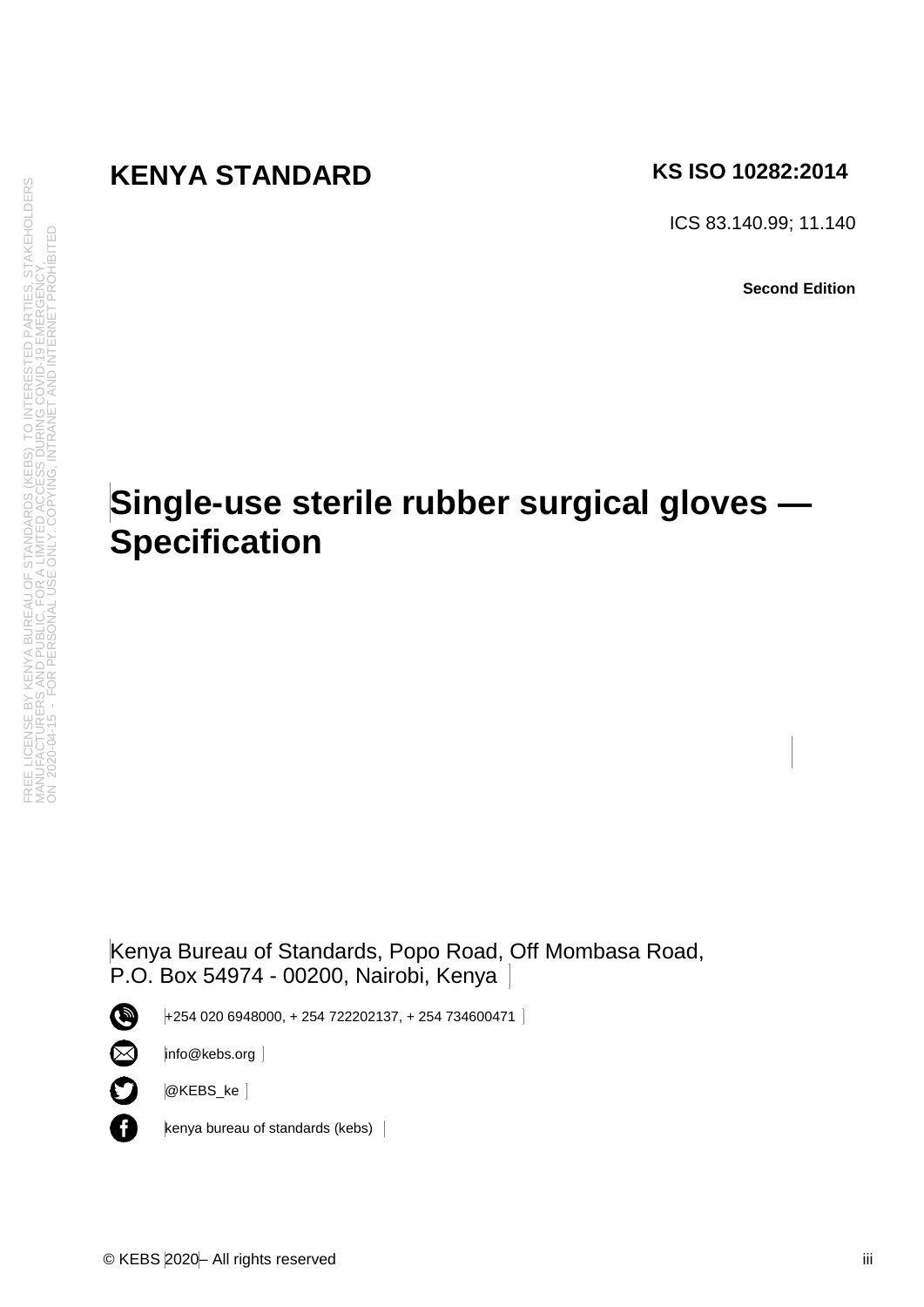#### **KS ISO 10282:2014**

#### **NATIONAL FOREWORD**

This Kenya Standard was prepared by the Medical Devices, Instruments and Hospital Equipment Technical Committee under the guidance of the Standards Projects Committee, and it is in accordance with the procedures of the Kenya Bureau of Standards

This standard is identical with and has been reproduced from ISO 10282, Single-use sterile rubber surgical gloves — Specification, published by the International Organization for Standardization (ISO). The National Standards Council has endorsed the adoption of the 2014 edition of this standard as a Kenya Standard.

For the purposes of this standard, the ISO text should be modified as follows:

#### **a) Terminology**

The words 'this Kenya Standard' should replace the words 'this ISO Standard' whenever they appear.

#### **b) References**

The references to ISO should be replaced by references to the appropriate Kenya Standards, where they have been declared.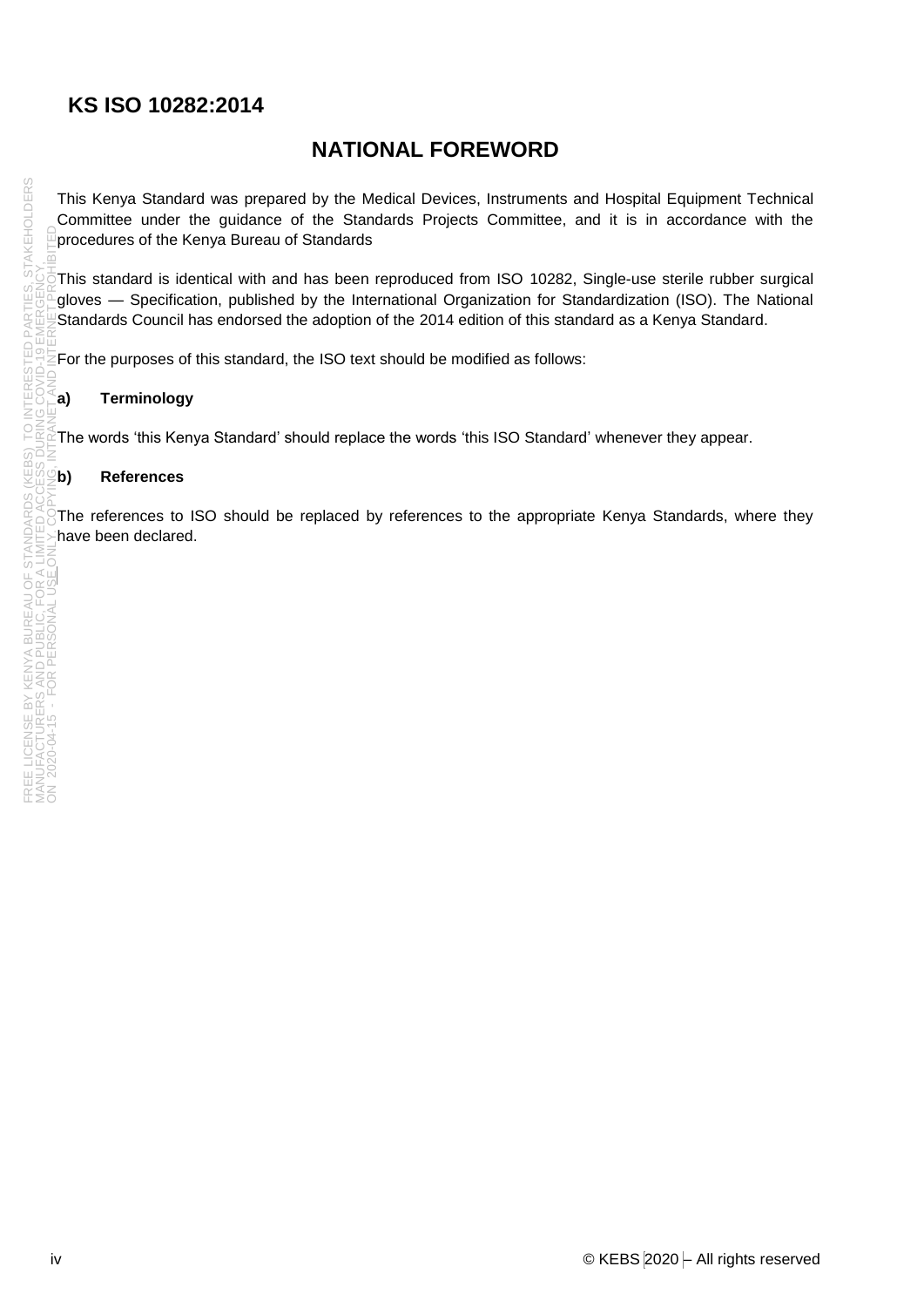## INTERNATIONAL STANDARD

Third edition 2014-02-01

## **Single-use sterile rubber surgical gloves — Specification**

*Gants en caoutchouc à usage chirurgical, stériles, non réutilisables — Spécifications*



Reference number ISO 10282:2014(E)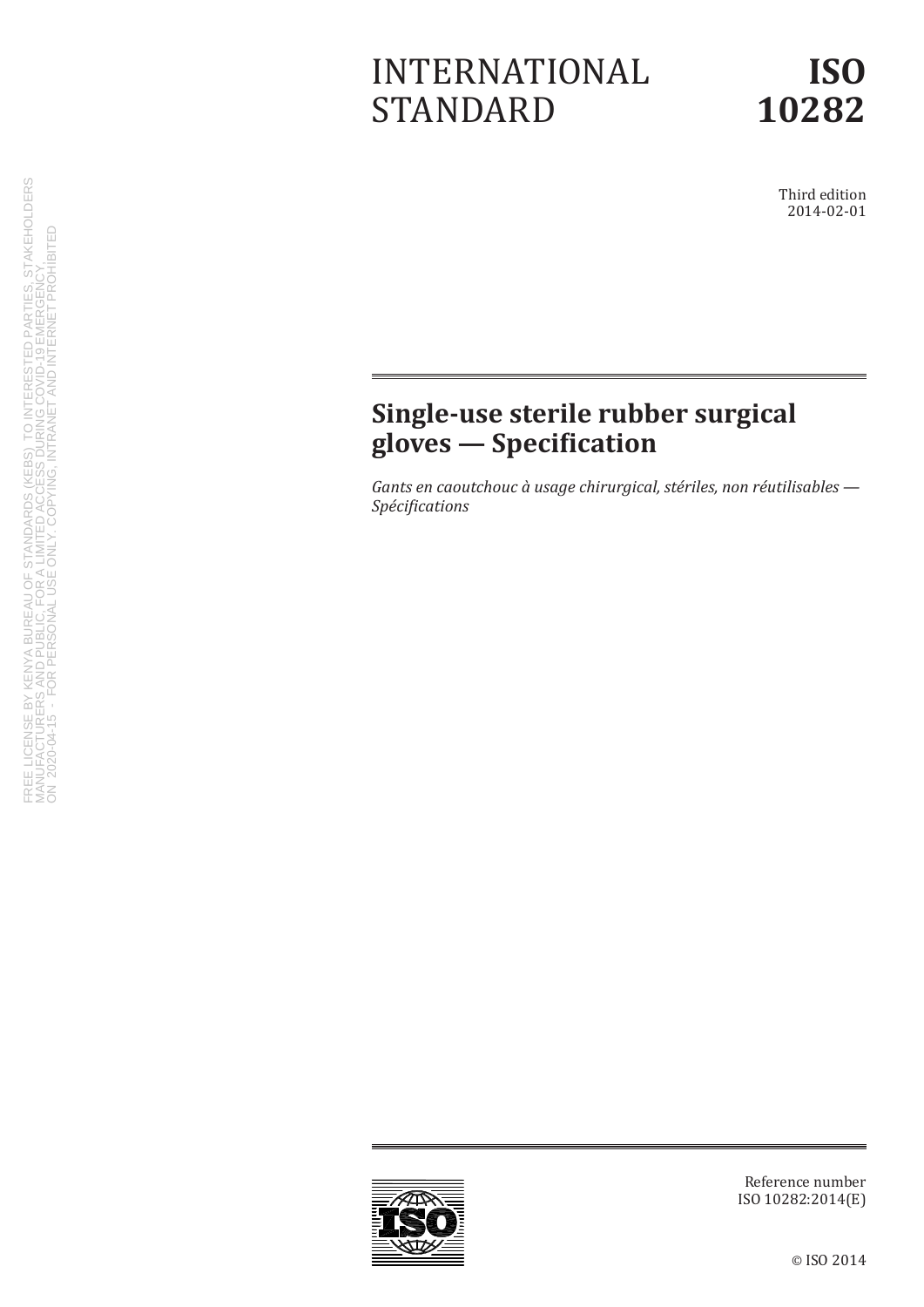#### **ISO 10282:2014(E)**



#### **COPYRIGHT PROTECTED DOCUMENT**

© ISO 2014

All rights reserved. Unless otherwise specified, no part of this publication may be reproduced or utilized otherwise in any form or by any means, electronic or mechanical, including photocopying, or posting on the internet or an intranet, without prior written permission. Permission can be requested from either ISO at the address below or ISO's member body in the country of the requester.

ISO copyright office Case postale 56 • CH-1211 Geneva 20 Tel. + 41 22 749 01 11 Fax + 41 22 749 09 47 E-mail copyright@iso.org Web www.iso.org

Published in Switzerland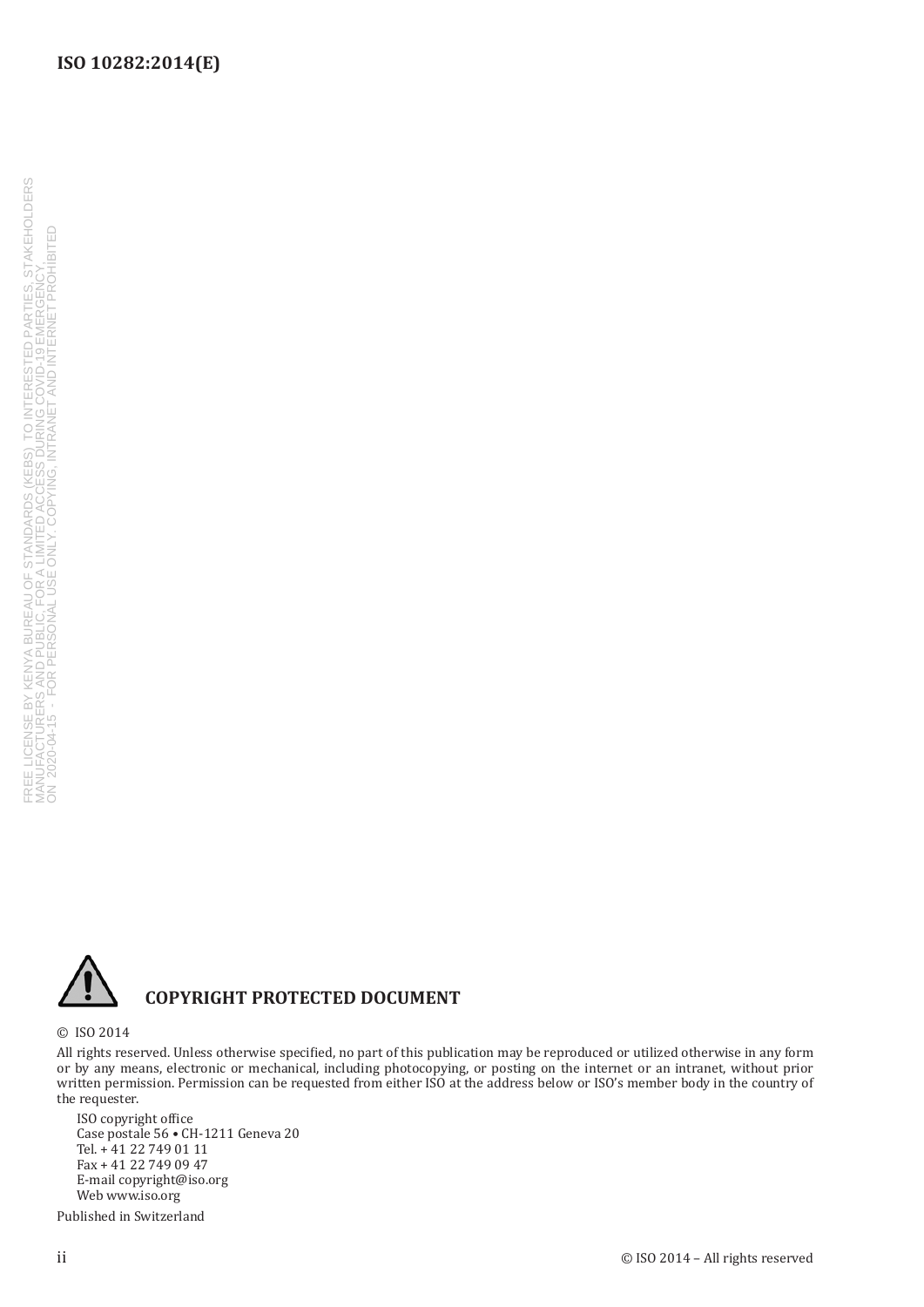Page

## **Contents**

| Foreword                |                                                                                                                                                                                                                                                                                                                                                                                                                                                                                                                                                                                        |  |
|-------------------------|----------------------------------------------------------------------------------------------------------------------------------------------------------------------------------------------------------------------------------------------------------------------------------------------------------------------------------------------------------------------------------------------------------------------------------------------------------------------------------------------------------------------------------------------------------------------------------------|--|
| 1                       |                                                                                                                                                                                                                                                                                                                                                                                                                                                                                                                                                                                        |  |
| 2                       |                                                                                                                                                                                                                                                                                                                                                                                                                                                                                                                                                                                        |  |
| 3                       | $\textbf{Classification} \text{ \dots} \text{ \dots} \text{ \dots} \text{ \dots} \text{ \dots} \text{ \dots} \text{ \dots} \text{ \dots} \text{ \dots} \text{ \dots} \text{ \dots} \text{ \dots} \text{ \dots} \text{ \dots} \text{ \dots} \text{ \dots} \text{ \dots} \text{ \dots} \text{ \dots} \text{ \dots} \text{ \dots} \text{ \dots} \text{ \dots} \text{ \dots} \text{ \dots} \text{ \dots} \text{ \dots} \text{ \dots} \text{ \dots} \text{ \dots} \text{ \dots} \text{ \dots} \text{ \dots} \text{ \dots} \text{ \dots} \text{ \$<br>3.1<br>3.2<br>3.3<br>$Finish$ 2<br>3.4 |  |
| $\overline{\mathbf{4}}$ | Materials 2                                                                                                                                                                                                                                                                                                                                                                                                                                                                                                                                                                            |  |
| 5                       | 5.1<br>5.2                                                                                                                                                                                                                                                                                                                                                                                                                                                                                                                                                                             |  |
| 6                       | Requirements 3<br>6.1<br>6.2<br>6.3<br>6.4                                                                                                                                                                                                                                                                                                                                                                                                                                                                                                                                             |  |
| 7                       |                                                                                                                                                                                                                                                                                                                                                                                                                                                                                                                                                                                        |  |
| 8                       | 8.1<br>8.2<br>8.3<br>8.4                                                                                                                                                                                                                                                                                                                                                                                                                                                                                                                                                               |  |
|                         |                                                                                                                                                                                                                                                                                                                                                                                                                                                                                                                                                                                        |  |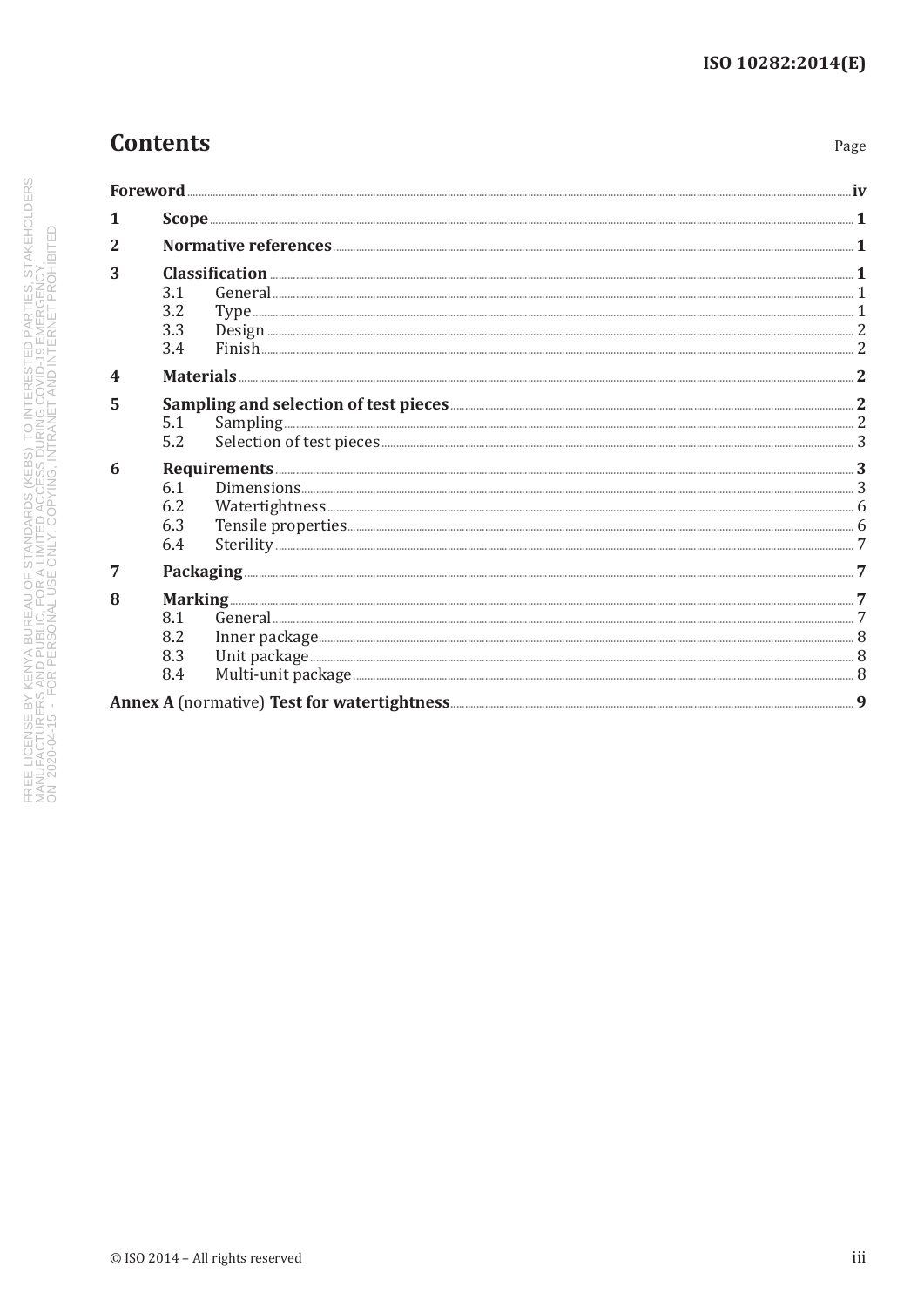## <span id="page-7-0"></span>**Foreword**

ISO (the International Organization for Standardization) is a worldwide federation of national standards bodies (ISO member bodies). The work of preparing International Standards is normally carried out through ISO technical committees. Each member body interested in a subject for which a technical committee has been established has the right to be represented on that committee. International organizations, governmental and non-governmental, in liaison with ISO, also take part in the work. ISO collaborates closely with the International Electrotechnical Commission (IEC) on all matters of electrotechnical standardization.

The procedures used to develop this document and those intended for its further maintenance are described in the ISO/IEC Directives, Part 1. In particular the different approval criteria needed for the different types of ISO documents should be noted. This document was drafted in accordance with the editorial rules of the ISO/IEC Directives, Part 2 (see [www.iso.org/directives\)](http://www.iso.org/directives).

Attention is drawn to the possibility that some of the elements of this document may be the subject of patent rights. ISO shall not be held responsible for identifying any or all such patent rights. Details of any patent rights identified during the development of the document will be in the Introduction and/or on the ISO list of patent declarations received (see [www.iso.org/patents](http://www.iso.org/patents)).

Any trade name used in this document is information given for the convenience of users and does not constitute an endorsement.

For an explanation on the meaning of ISO specific terms and expressions related to conformity assessment, as well as information about ISO's adherence to the WTO principles in the Technical Barriers to Trade (TBT) see the following URL: [Foreword - Supplementary information](http://www.iso.org/iso/home/standards_development/resources-for-technical-work/foreword.htm)

The committee responsible for this document is ISO/TC 45, *Rubber and rubber products*, Subcommittee SC 4, *Products (other than hoses)*.

This third edition cancels and replaces the second edition (ISO 10282:2002), of which it constitutes a minor revision. It also incorporates the Technical Corrigendum ISO 10282:2002/Cor.1:2005 and the following changes:

- addition of isoprene rubber latex as material for type 2 glove;
- only two finishes remain for classification, whereby powdered or powder-free finishes were deleted and introduced in the note;
- addition on the applicability of the warning note to the unit package on the removal of surfacedusting material prior to undertaking operative procedures.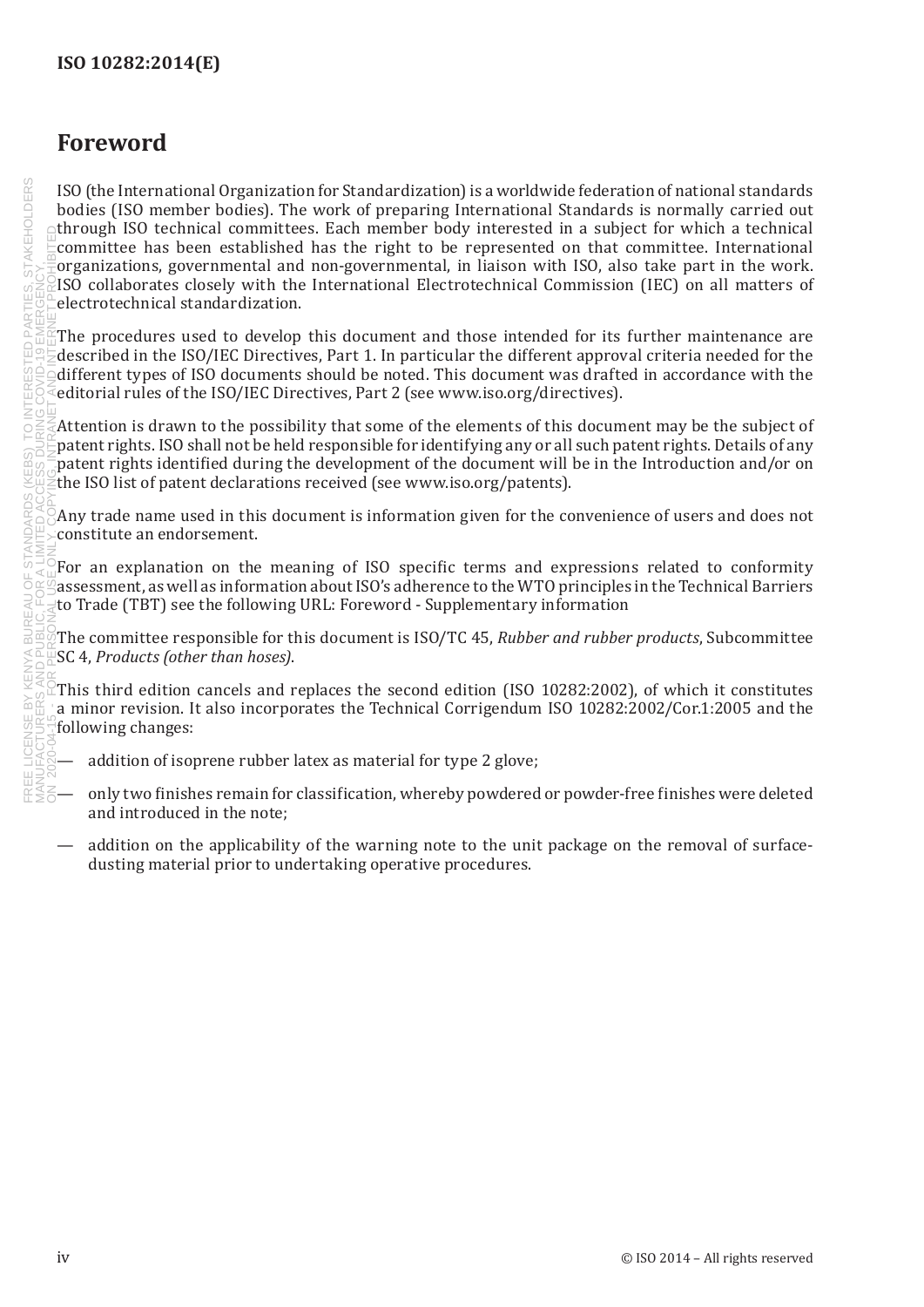## <span id="page-8-0"></span>**Single-use sterile rubber surgical gloves — Specification**

#### **1 Scope**

This International Standard specifies requirements for packaged sterile rubber gloves intended for use in surgical procedures to protect the patient and the user from cross-contamination. It is applicable to single-use gloves that are worn once and then discarded. It does not apply to examination or procedure gloves. It covers gloves with smooth surfaces and gloves with textured surfaces over part or the whole glove.

This International Standard is intended as a reference for the performance and safety of rubber surgical gloves. The safe and proper usage of surgical gloves and sterilization procedures with subsequent handling, packaging, and storage procedures are outside the scope of this International Standard.

#### **2 Normative references**

The following documents, in whole or in part, are normatively referenced in this document and are indispensable for its application. For dated references, only the edition cited applies. For undated references, the latest edition of the referenced document (including any amendments) applies.

ISO 37, *Rubber, vulcanized or thermoplastic — Determination of tensile stress-strain properties*

ISO 188, *Rubber, vulcanized or thermoplastic — Accelerated ageing and heat resistance tests*

ISO 2859-1, *Sampling procedures for inspection by attributes — Part 1: Sampling schemes indexed by acceptance quality limit (AQL) for lot-by-lot inspection*

ISO 10993 (all parts), *Biological evaluation of medical devices*

ISO 15223, *Medical devices — Symbols to be used with medical device labels, labelling and information to be supplied*

ISO23529, *Rubber — General procedures for preparing and conditioning test pieces for physical test methods*

#### **3 Classification**

#### **3.1 General**

Gloves are classified by type, design, and finish, as given in [3.2](#page-8-1) to [3.4](#page-9-1).

#### <span id="page-8-1"></span>**3.2 Type**

Two types are classified:

- a) Type 1: gloves made primarily from natural rubber latex.
- b) Type 2: gloves made primarily from nitrile rubber latex, isoprene rubber latex, polychloroprene rubber latex, styrene-butadiene rubber solution, styrene-butadiene rubber emulsion or thermoplastic elastomer solution.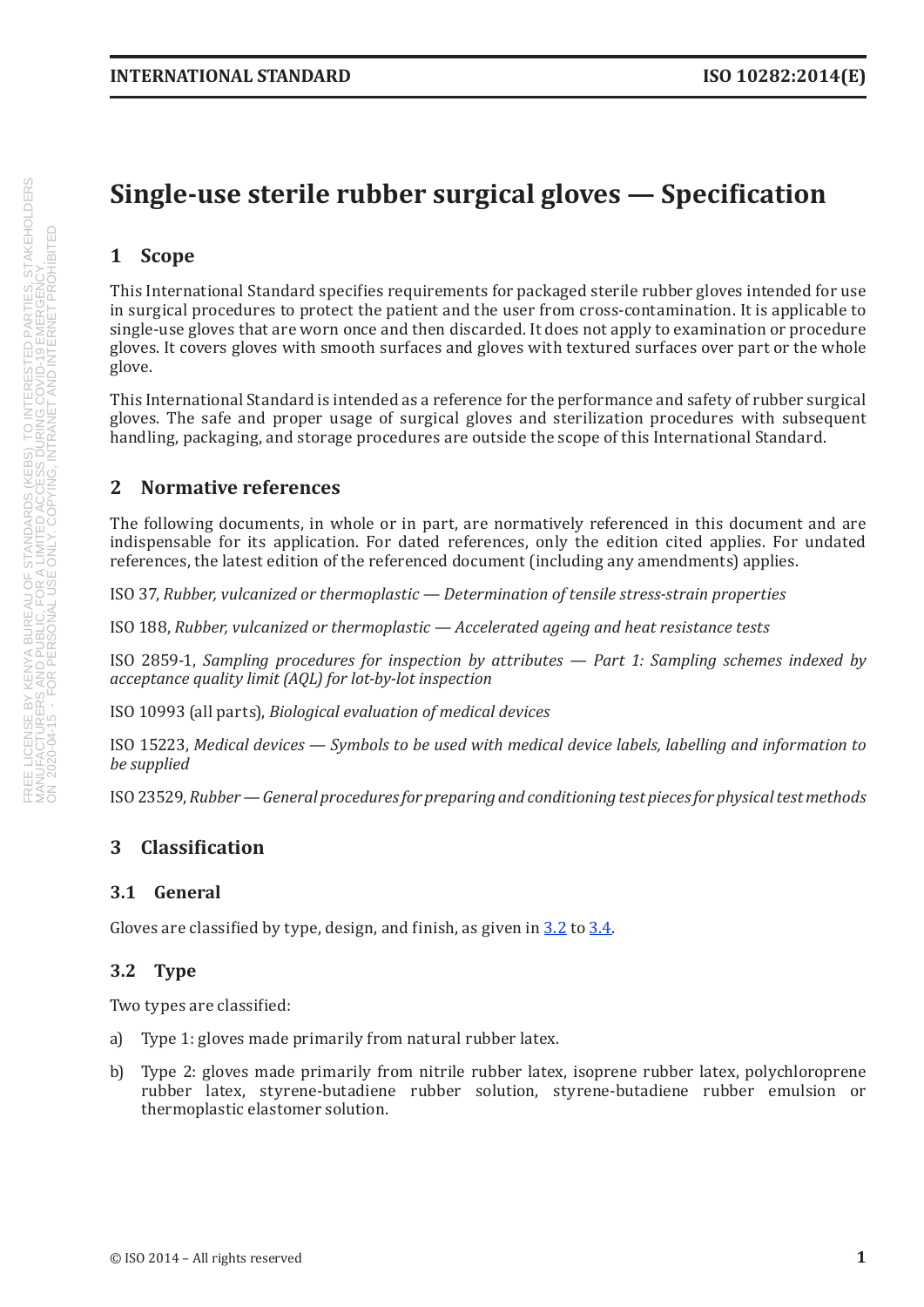#### <span id="page-9-0"></span>**3.3 Design**

Two designs are classified:

a) gloves with straight fingers;

b) gloves with fingers curved in the palmar direction.

The glove shall be anatomically correct, with the thumb positioned towards the palmar surface of the index finger rather than lying flat. The fingers and thumb can be straight or curved in the palmar direction.

#### <span id="page-9-1"></span>**3.4 Finish**

Two finishes are classified:

- a) textured surface over part or all of the glove;
- b) smooth surface.

NOTE 1 Gloves can be powdered or powder-free. Powdered gloves are gloves where a powder has been added as a part of the manufacturing process, generally to facilitate donning. Powder-free gloves are gloves which have been manufactured without the deliberate addition of powdered materials to facilitate donning. Powder-free is also referred to as "powderless", "no powder" or "non-powdered" or other words to that effect.

NOTE 2 The cuff termination of the glove may be cut or in the form of a rolled rim.

#### **4 Materials**

Gloves shall be manufactured from compounded natural rubber or nitrile rubber or isoprene rubber or polychloroprene rubber latex, or compounded styrene-butadiene rubber or thermoplastic elastomer solution, or compounded styrene-butadiene rubber emulsion. To facilitate donning the gloves, any surface treatment, lubricant, powder or polymer coating may be used subject to compliance with ISO 10993.

Any pigment used shall be non-toxic. It is essential that substances used for surface treatment which are capable of being transferred are bio-absorbable.

Gloves as supplied to the user shall comply with the relevant part(s) of ISO 10993. The manufacturer shall make available to the purchaser, on request, data to support compliance with these requirements.

NOTE 1 Other suitable polymeric materials may be included in future editions of this International Standard.

NOTE 2 It is recognized that some individuals can, over a period of time, become sensitized to a particular rubber compound (allergic reaction) and require gloves of an alternative formulation.

NOTE 3 Limits of extractable proteins, allergenic proteins, residual chemicals, endotoxins, and residual powder in gloves may be specified in future editions of this International Standard, subject to the availability of relevant ISO standard test methods.

#### **5 Sampling and selection of test pieces**

#### **5.1 Sampling**

For reference purposes, gloves shall be sampled and inspected in accordance with ISO 2859-1. The inspection levels and acceptance quality limits (AQLs) shall conform to those specified in [Table](#page-10-1) 1 for the characteristics listed.

When a lot size cannot be determined, a lot of 35 001 to 150 000 shall be assumed.

**STAKEHOLDERS**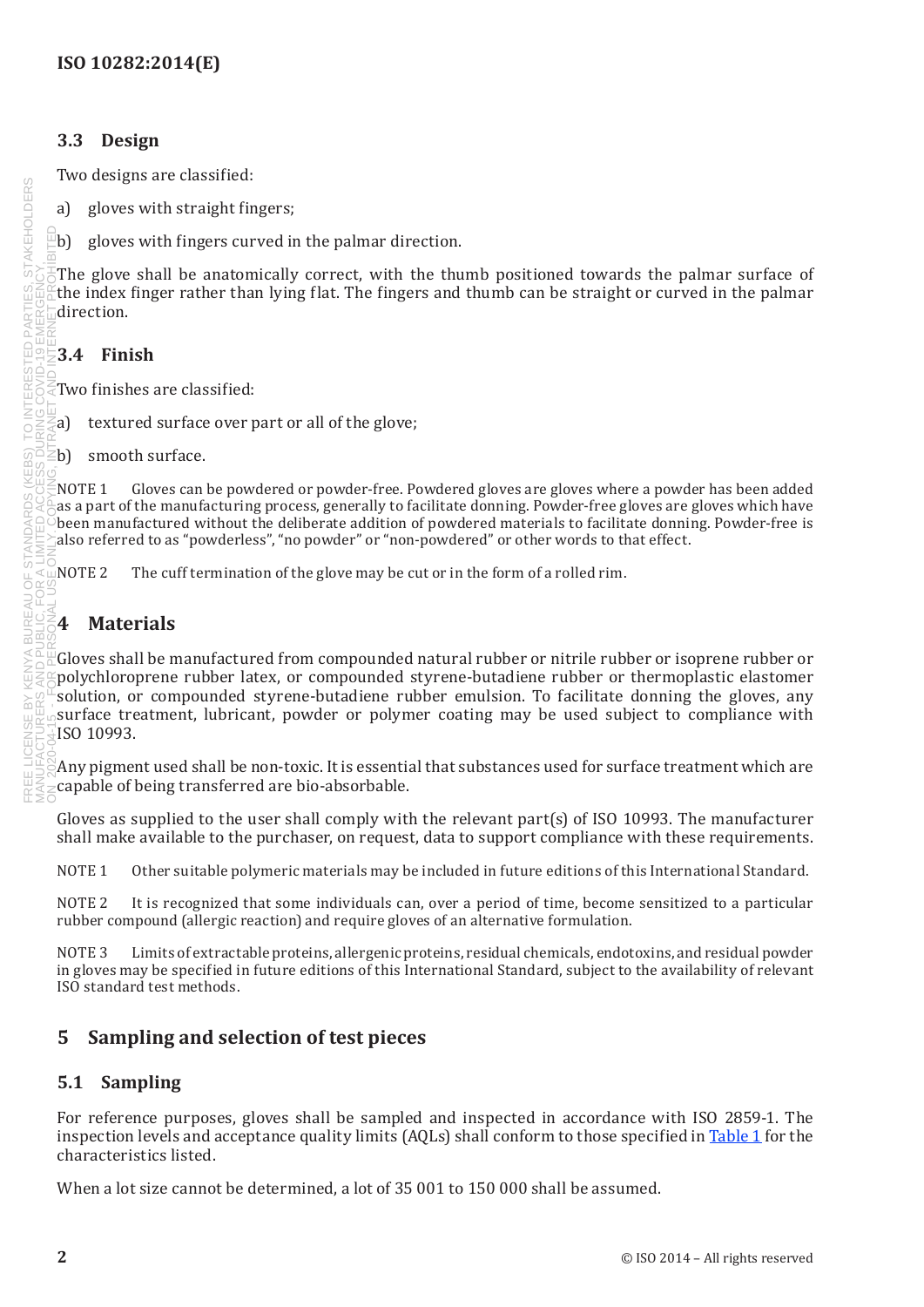<span id="page-10-0"></span>

| <b>Characteristic</b>                                                                                                                            | <b>Inspection level</b> | <b>AOL</b> |
|--------------------------------------------------------------------------------------------------------------------------------------------------|-------------------------|------------|
| Physical dimensions (width, length, thickness)                                                                                                   | $S-2$                   | 4,0        |
| Watertightness                                                                                                                                   | G-I                     | 1,5        |
| Force at break and elongation at break (before and after accel-<br>erated ageing) and force at 300 % elongation (before acceler-<br>ated ageing) | S-2                     | 4,0        |

#### <span id="page-10-1"></span>**Table 1 — Inspection levels and AQLs**

#### **5.2 Selection of test pieces**

Where test pieces are required, they shall be taken from the palm or back of gloves.

#### **6 Requirements**

#### **6.1 Dimensions**

When measured at the points shown in [Figure](#page-11-0) 1, gloves shall comply with the dimensions for palm width and length given in [Table](#page-12-0) 2, using the inspection level and AQL given in [Table](#page-10-1) 1.

The measurement of length shall be the shortest distance between the tip of the second finger and the cuff termination.

NOTE The length measurement may be taken by hanging the glove on a suitable mandrel with a tip radius of 5 mm.

The measurement of width shall be at the midpoint between the base of the index finger and the base of the thumb. The width measurement shall be made with the glove placed on a flat surface.

The thickness of the double wall of an intact glove shall be measured in accordance with ISO 23529, with a pressure on the foot of 22 kPa  $\pm$  5 kPa at each of the locations shown in [Figure](#page-13-1) 2: a point 13 mm  $\pm$  3 mm from the extreme tip of the second finger, the approximate centre of the palm, and a point 25 mm  $\pm$  5 mm from the cuff termination. The single-wall thickness at each point shall be reported as half the measured double-wall thickness and shall comply with the dimensions given in [Table](#page-12-0) 2, using the inspection level and AQL given in [Table](#page-10-1) 1.

If visual inspection indicates the presence of thin spots, then single-wall thickness measurements shall be made in such areas. The thickness at the smooth area and textured area of a single wall when measured as described in this subclause shall not be less than 0,10 mm and 0,13 mm respectively.

The thickness of the cuff termination measured in accordance with ISO 23529 should preferably not exceed 2,50 mm.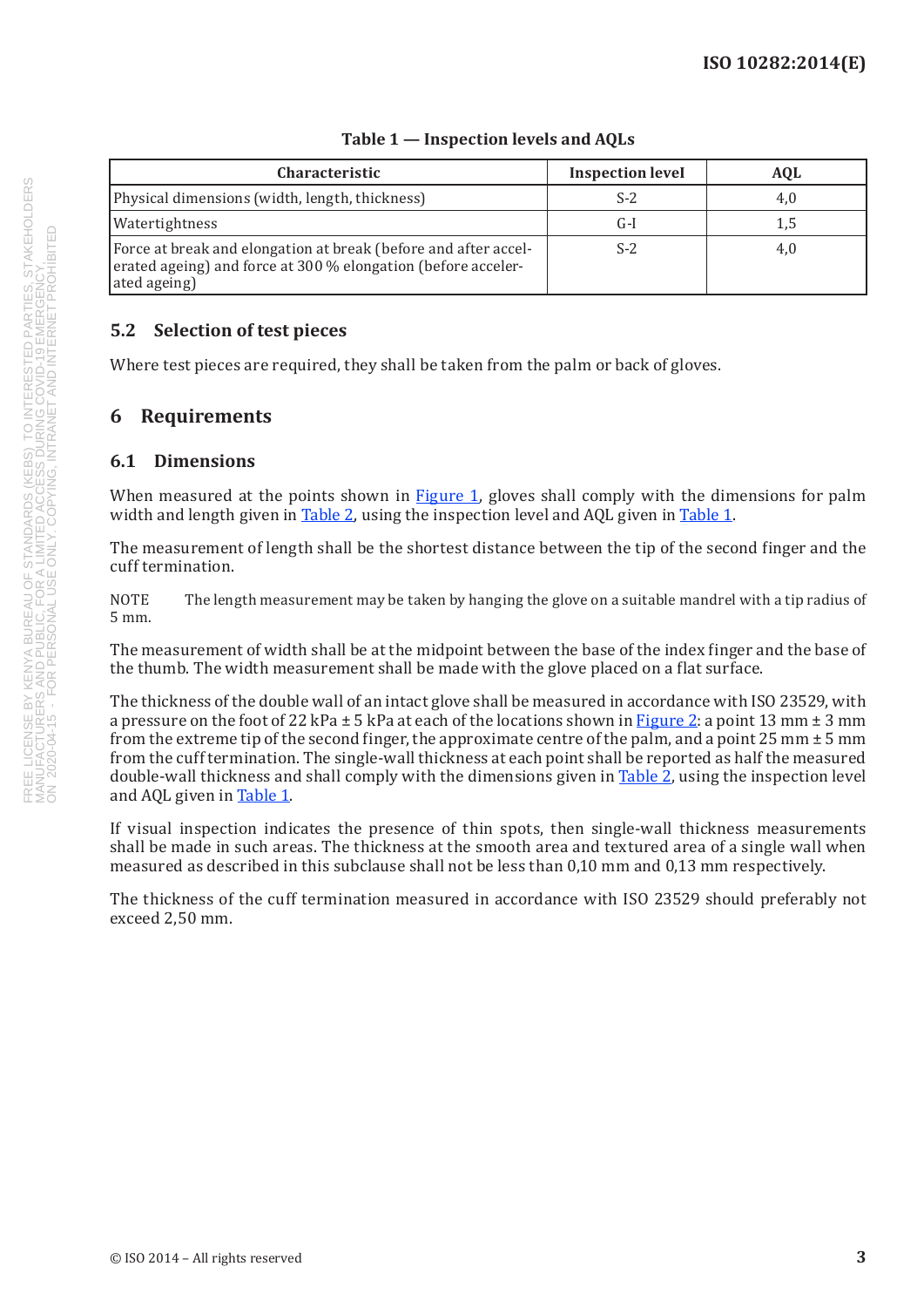



<span id="page-11-0"></span>**Figure 1 — Measurement points for width and length**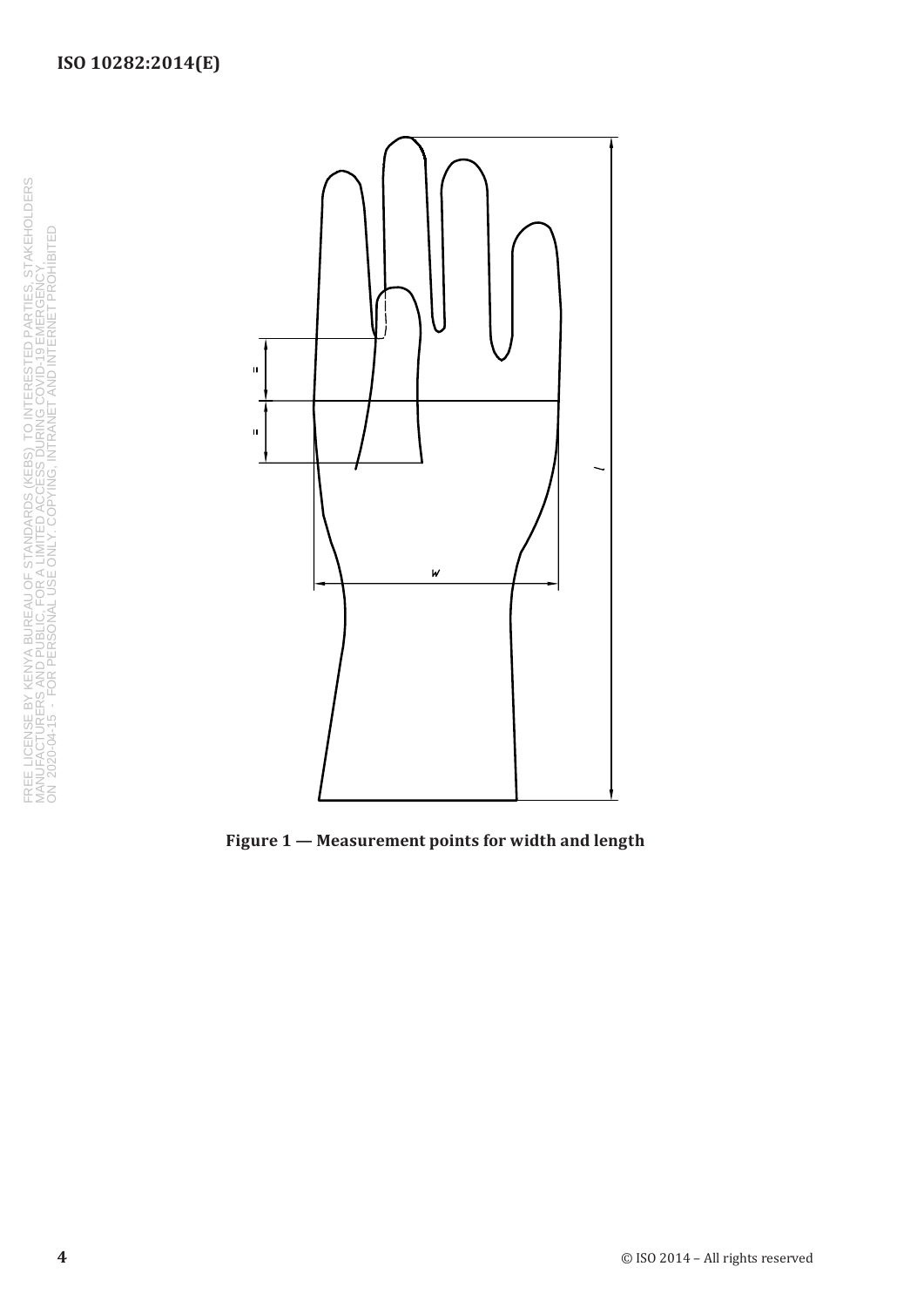| Size code | Width<br>(dimension $w$ ,<br><b>Figure 1)</b><br>mm | Minimum length<br>(dimension $l$ ,<br><b>Figure 1)</b><br>mm | <b>Minimum thickness</b><br>(at the locations shown<br>in Figure 2)<br>mm |  |
|-----------|-----------------------------------------------------|--------------------------------------------------------------|---------------------------------------------------------------------------|--|
| 5         | $67 \pm 4$                                          | 250                                                          |                                                                           |  |
| 5,5       | $72 \pm 4$                                          | 250                                                          |                                                                           |  |
| 6         | $77 \pm 5$                                          | 260                                                          |                                                                           |  |
| 6,5       | $83 \pm 5$                                          | 260                                                          |                                                                           |  |
| 7         | $89 \pm 5$                                          | 270                                                          | For all sizes:                                                            |  |
| 7,5       | $95 \pm 5$                                          | 270                                                          | Smooth area: 0,10                                                         |  |
| 8         | $102 \pm 6$                                         | 270                                                          | Textured area: 0,13                                                       |  |
| 8,5       | $108 \pm 6$                                         | 280                                                          |                                                                           |  |
| 9         | $114 \pm 6$                                         | 280                                                          |                                                                           |  |
| 9,5       | $121 \pm 6$                                         | 280                                                          |                                                                           |  |

#### <span id="page-12-0"></span>**Table 2 — Dimensions and tolerances**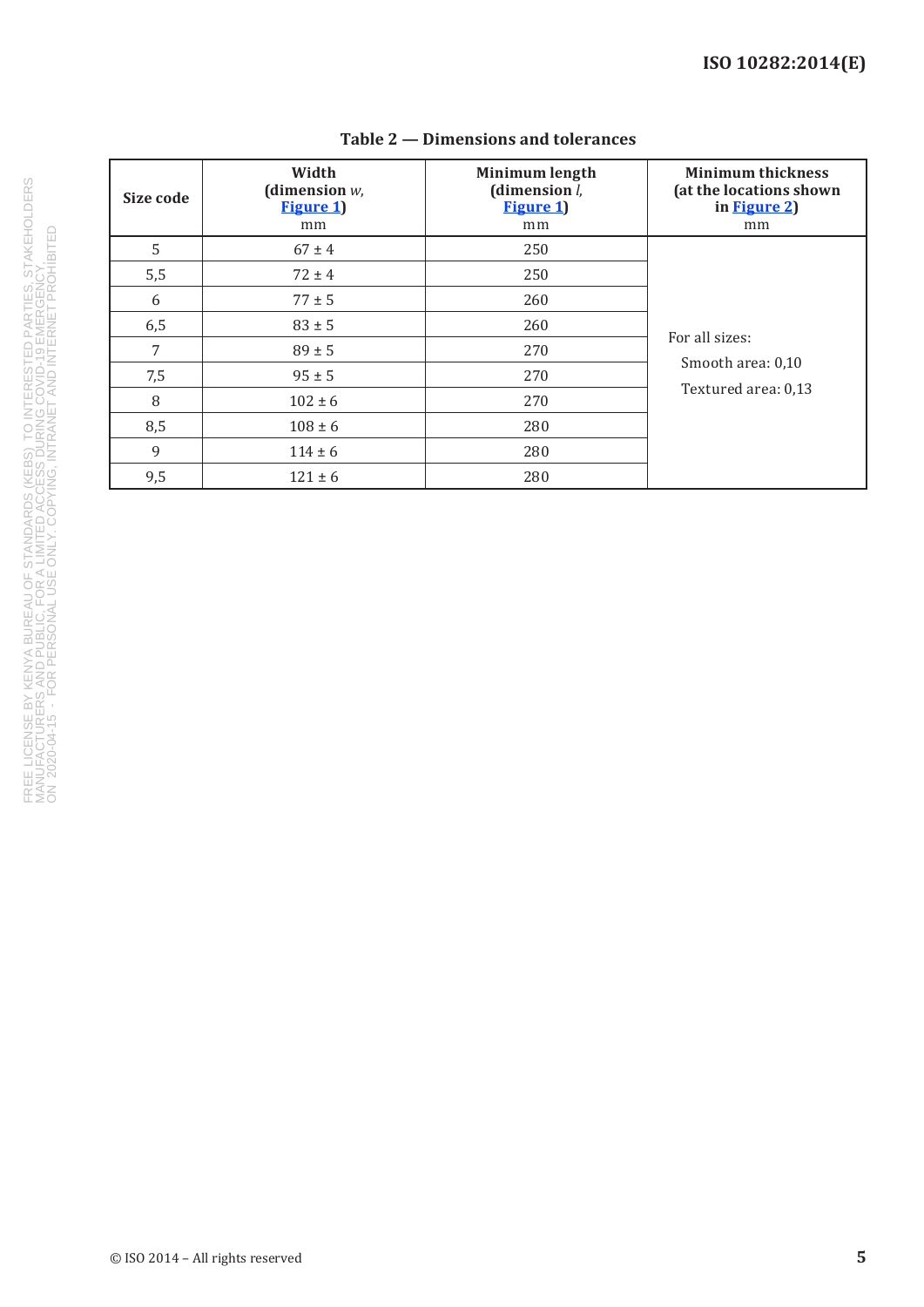Dimensions in millimetres

<span id="page-13-0"></span>INSE BY KENYA BUREAU OF STANDARDS (KEBS) TO INTERESTED PARTIES, STAKEHOLDERS<br>TURERS AND PUBLIC, FOR A LIMITED ACCESS DURING COVID-19 EMERGENCY.<br>4-15 - FOR PERSONAL USE ONLY. COPYING, INTRANET AND INTERNET PROHIBITED FREE LICENSE BY KENYA BUREAU OF STANDARDS (KEBS) TO INTERESTED PARTIES, STAKEHOLDERS MANUFACTURERS AND PUBLIC, FOR A LIMITED ACCESS DURING COVID-19 EMERGENCY, ON 2020-04-15 - FOR PERSONAL USE ONLY. COPYING, INTRANET AND INTERNET PROHIBITED





#### <span id="page-13-1"></span>**Figure 2 — Measurement points for thickness**

#### **6.2 Watertightness**

When gloves are tested for watertightness as described in [Annex](#page-16-1) A, the sample size and allowable number of non-conforming (leaking) gloves in the sample shall be determined in accordance with the inspection level and AQL given in [Table](#page-10-1) 1.

#### **6.3 Tensile properties**

#### **6.3.1 General**

Tensile properties shall be measured in accordance with ISO 37, taking three type 2 dumb-bell test pieces from each glove and using the median value as the test result. Test pieces shall be taken from the palm or back of gloves.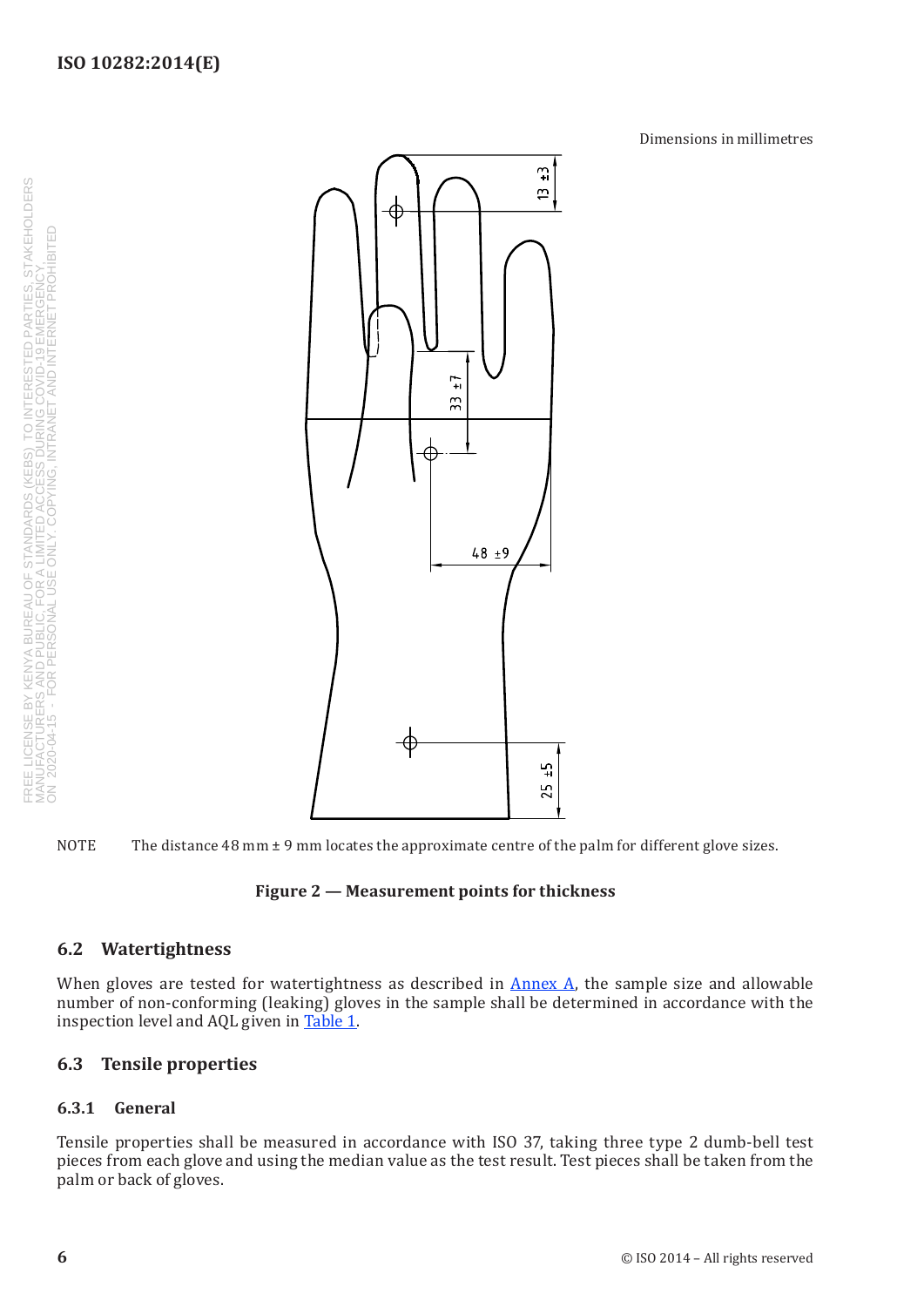#### <span id="page-14-0"></span>**6.3.2 Force at break and elongation at break before accelerated ageing**

When determined in accordance with the method specified in ISO 37, using type 2 dumb-bell test pieces, the force at break, force at 300 % elongation and elongation at break shall comply with the requirements given in [Table](#page-10-1) 3, using the inspection level and AQL given in Table 1.

|                                                                                      | Requirement  |              |
|--------------------------------------------------------------------------------------|--------------|--------------|
| <b>Property</b>                                                                      | Type 1 glove | Type 2 glove |
| Minimum force at break before accelerated ageing, N                                  | 12,5         | 9,0          |
| Minimum elongation at break before accelerated ageing, %                             | 700          | 600          |
| Maximum force required to produce 300 % elongation before accelerated age-<br>ing, N | 2,0          | 3,0          |
| Minimum force at break after accelerated ageing, N                                   | 9,5          | 9,0          |
| Minimum elongation at break after accelerated ageing, %                              | 550          | 500          |

#### <span id="page-14-1"></span>**Table 3 — Tensile properties**

#### **6.3.3 Force at break and elongation at break after accelerated ageing**

Accelerated ageing tests shall be conducted in accordance with the method specified in ISO 188. After the test pieces cut from the gloves have been subjected to a temperature of 70 °C  $\pm$  2 °C for 168 h  $\pm$  2 h, the value of the force at break and the elongation at break shall comply with the requirements given in [Table](#page-14-1) 3, using the inspection level and AQL given in [Table](#page-10-1) 1.

#### **6.3.4 Force required to produce 300 % elongation**

When determined in accordance with the method specified in ISO 37, using type 2 dumb-bell test pieces, the force required to produce an elongation of 300 % shall comply with the requirements given in [Table](#page-14-1) 3, using the inspection level and AQL given in [Table](#page-10-1) 1.

#### **6.4 Sterility**

Gloves shall be sterilized. The nature of the sterilization process shall be disclosed on request.

#### **7 Packaging**

Gloves shall be packaged in sequential two-layered packaging.

#### **8 Marking**

#### **8.1 General**

**8.1.1** The marking shall include a reference to this International Standard. Appropriate international symbols taken from ISO 15223 can be used for labelling.

**8.1.2** The language used for marking shall be as agreed upon between the interested parties.

**8.1.3** In the case of gloves that have been treated with any surface-dusting material, a warning note shall be clearly marked on the inner package and/or unit package; to the effect that surface powder should be aseptically removed prior to undertaking operative procedures.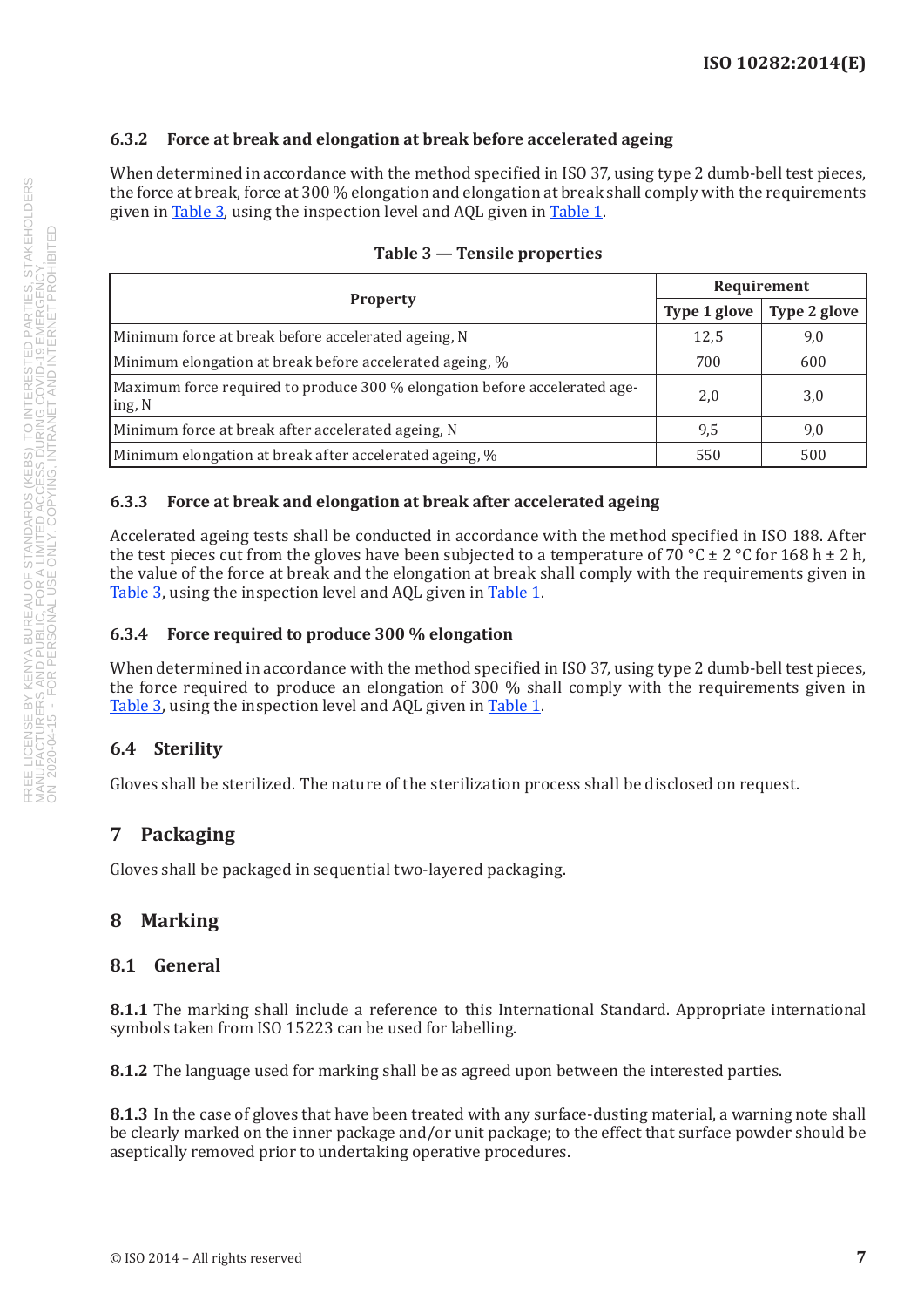#### <span id="page-15-0"></span>**8.2 Inner package**

Inner packages shall be clearly marked with the following:

- a) the size;
- $\Phi$  the designation "left" or "L" or "right" or "R" on the package.

#### <span id="page-15-1"></span>**8.3 Unit package**

The outer wrapping for each unit pair of gloves shall be clearly marked with the following:

- a) the name or trademark of the manufacturer or supplier;
- b) the material used;
- $\mathcal{C}$  the words "STRAIGHT FINGERS" or "CURVED FINGERS" or words to that effect for the appropriate glove design;
- d) the words "TEXTURED" or "SMOOTH", "PRE-POWDERED" or "POWDER-FREE" or words to that effect for the appropriate glove finish;
- $\delta$ e) the size:
- $\zeta$ f) the manufacturer's identifying lot number;
- $g$ ) the words "DATE OF MANUFACTURE" or words to that effect, and the year in four digits and month of manufacture;
- h) the words "STERILE UNLESS THIS PACKAGE IS OPENED OR DAMAGED";
- i) the words "FOR SINGLE USE";
- j) the words "SURGICAL GLOVES";
- k) the words "Product is made from natural rubber latex which can cause allergic reactions" or words to that effect for type 1 gloves.

#### **8.4 Multi-unit package**

A multi-unit package is one containing a predetermined number of unit packs of the same glove size, intended to facilitate safe transport and storage. Multi-unit packages shall be marked in accordance with [8.3](#page-15-1) a), [8.3](#page-15-1) b), 8.3 c), 8.3 d), 8.3 e), 8.3 f), 8.3 g), 8.3 i) and 8.3 j), with the words "xx pairs of surgical gloves" and with the addition of instructions for storage.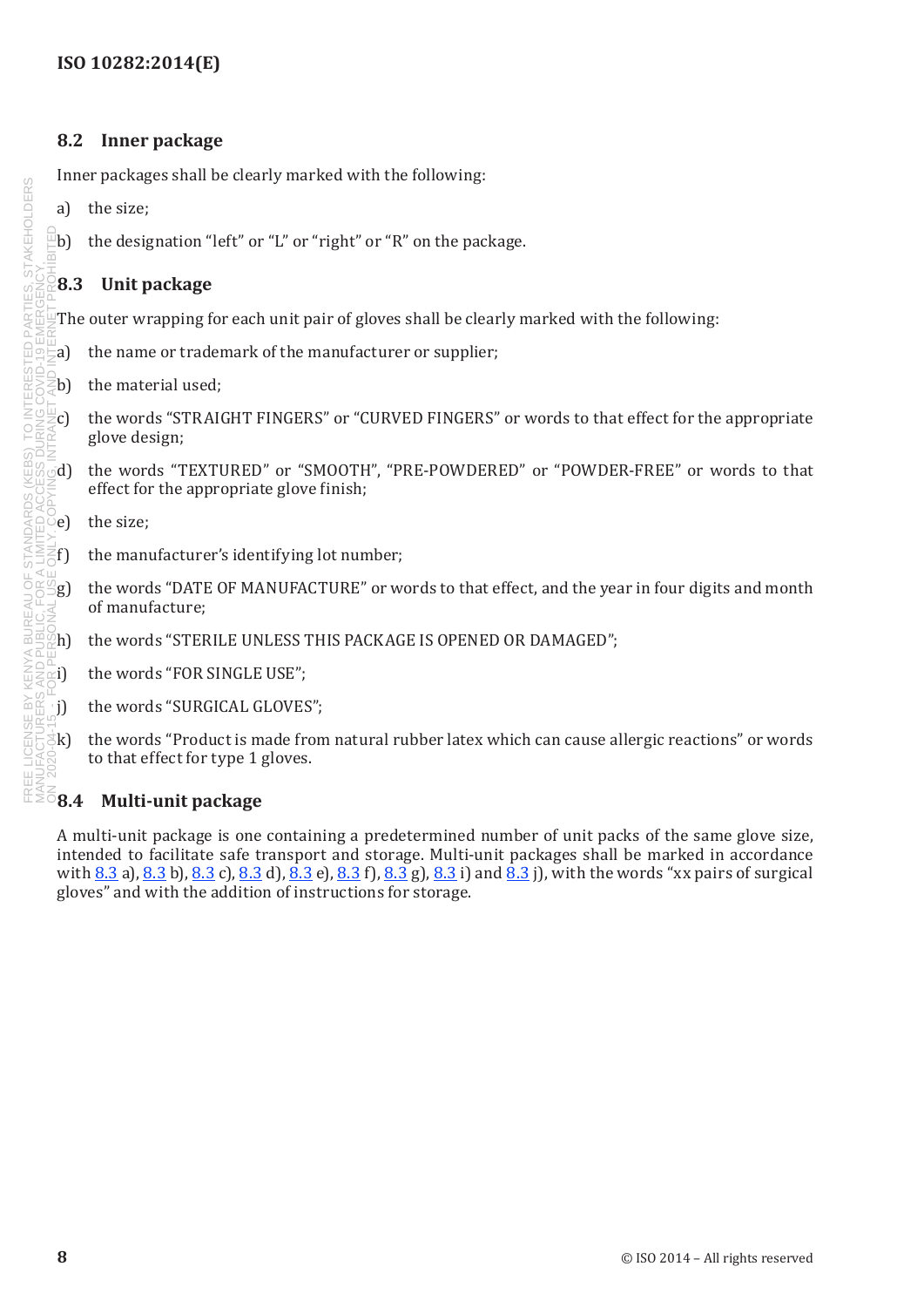#### <span id="page-16-1"></span>**Annex A** (normative)

### **Test for watertightness**

#### <span id="page-16-0"></span>**A.1 Apparatus**

**A.1.1 Circular hollow mandrel**, of minimum external diameter 60 mm and adequate length to hold the glove and, with the glove attached, to accommodate 1 000 cm<sup>3</sup> of water. An example is given in [Figure](#page-17-0) A.1.

NOTE It is useful if the mandrel is transparent.

**A.1.2 Holding device**, designed to hold the glove in vertical position when filled with water. An example is given in [Figure](#page-18-0) A.2.

**A.1.3 Graduated cylinder**, capacity at least 1 000 cm3 or other dispensing apparatus capable of delivering 1 000 cm3 at a time.

#### **A.2 Procedure**

Attach the glove to the circular hollow mandrel by a suitable device, e.g. an O-ring, so that the glove does not extend more than 40 mm over the mandrel.

Introduce 1 000 cm<sup>3</sup>  $\pm$  50 cm<sup>3</sup> of water at a maximum temperature of 36 °C into the device. Remove any water that has inadvertently splashed on to the glove. If the water does not rise to within 40 mm of the cuff end, raise the glove to ensure that the whole of the glove, excluding the part 40 mm from the cuff end, is tested. Note any leaks immediately evident. If the glove does not leak immediately, make a second observation for leaks 2 min to 4 min after pouring the water into the glove. Disregard leakage within 40 mm of the cuff end. To assist observation, the water can be coloured with a water-soluble dye.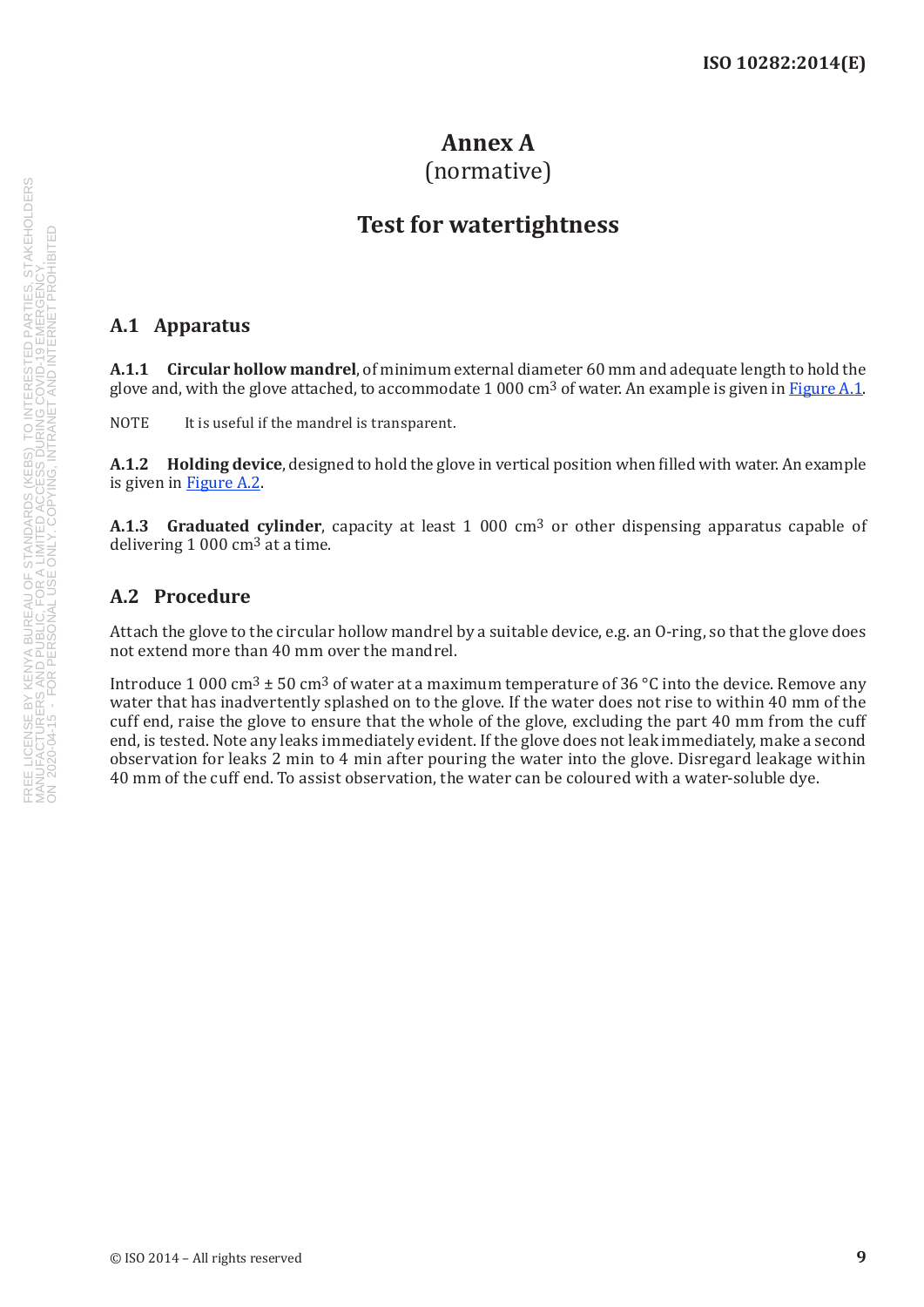Dimensions in millimetres



# SE BY KENYA BUREAU OF STANDARDS (KEBS) TO INTERESTED PARTIES, STAKEHOLDERS<br>RERS AND PUBLIC, FOR A LIMITED ACCESS DURING COVID-19 EMERGENCY.<br>**K** - FOR PERSONAL USE ONLY. COPYING, INTRANET AND INTERNET PROHIBITED<br>**K - K** FREE LICENSE BY KENYA BUREAU OF STANDARDS (KEBS) TO INTERESTED PARTIES, STAKEHOLDERS MANUFACTURERS AND PUBLIC, FOR A LIMITED ACCESS DURING COVID-19 EMERGENCY, ON 2020-04-15 - FOR PERSONAL USE ONLY. COPYING, INTRANET AND INTERNET PROHIBITEDU) 1 hook <sup>2</sup>2 cylinder FREE L<br>MANUI

á

3 score line on inside surface of wall

<span id="page-17-0"></span>**Figure A.1 — Mandrel**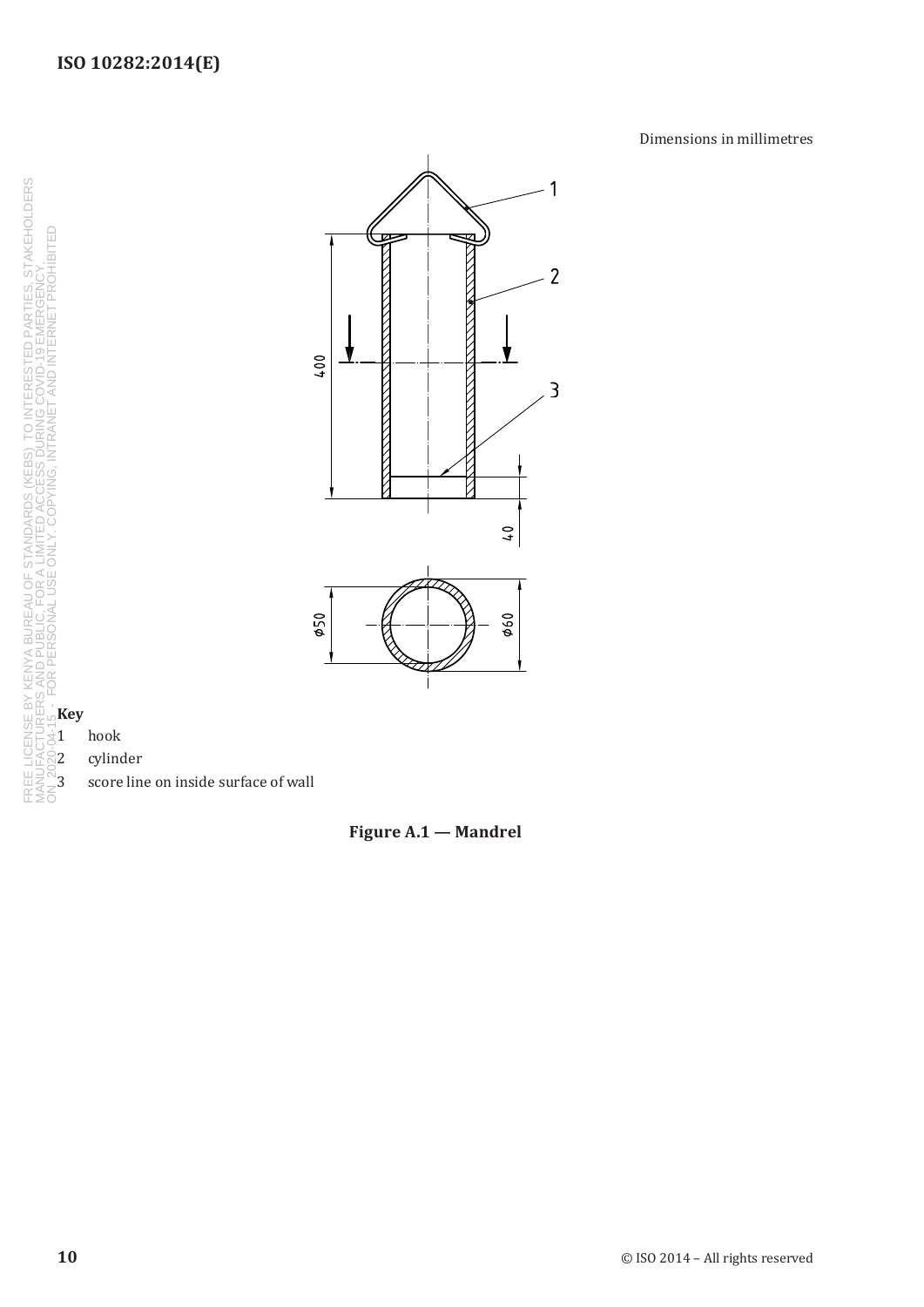

<span id="page-18-0"></span>